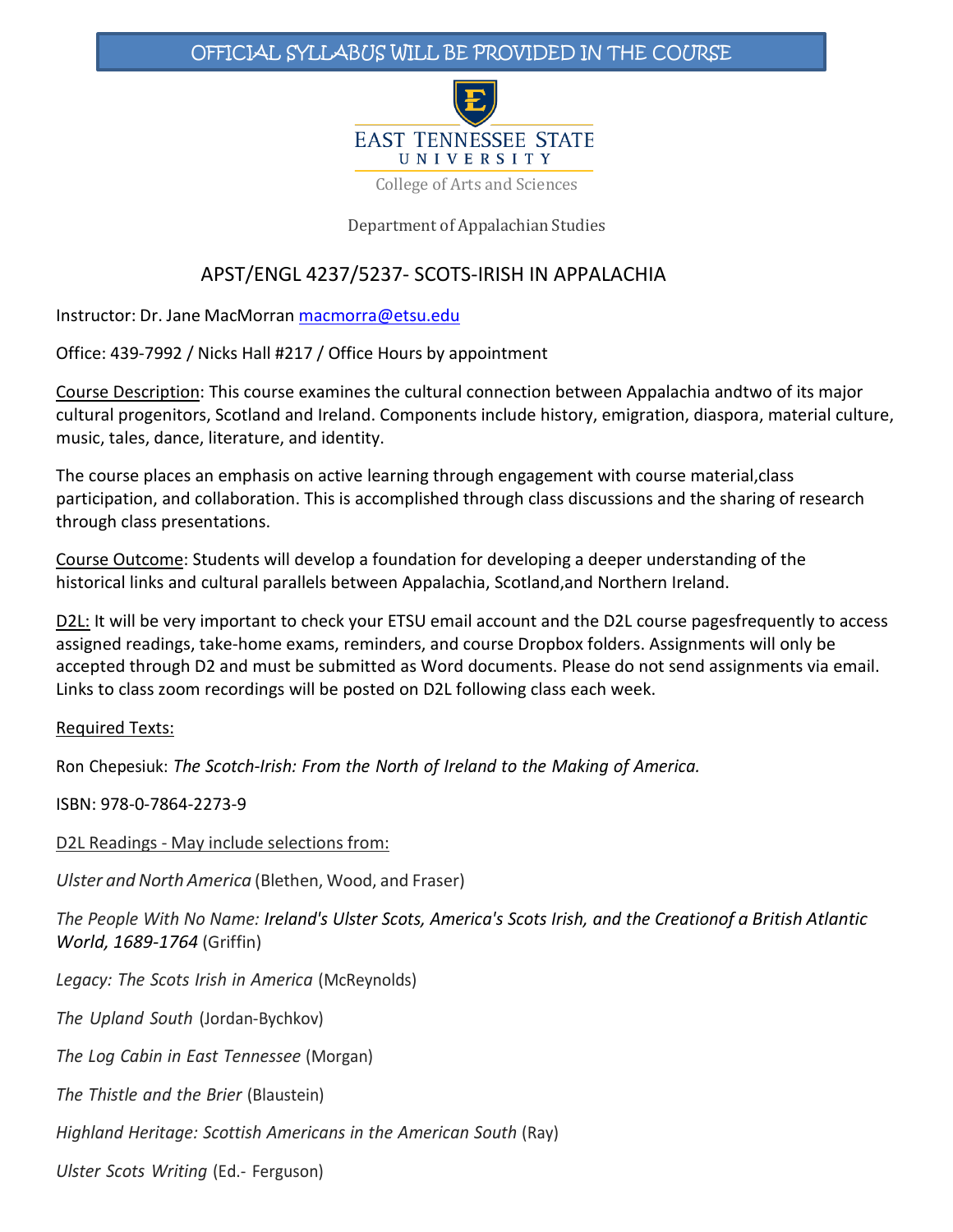For Discussion/Debate: *Wayfaring Strangers*(Orr, Ritchie) and *Born Fighting* (Webb)

### Assignments:

Students are expected to read the assigned textbook pages prior to class and contribute toclass discussions.

Discussion Topics/Discussion Leaders: Each student will be assigned a week to serve as discussion leader. As discussion leader, students should prepare 4-5 discussion questionsand facilitate class discussion.

Evidence Journal: In their book, *From Ulster to Carolina*, Tyler Blethen and Curtis Wood write, "the presence of the Scotch-Irish still surrounds us in the southern Appalachians in the evidence of family names, in the stamp the Scotch-Irish placed upon the customs of theregion, and in lingering family memories."

Each student will keep an "Evidence Journal" of observations, experiences, and discoveriesthat reflect this presence. Students will choose and share five observations with the class during the course of the semester (dates TBD). Graduate Level: Students are expected toshare five observations that are thoroughly supported with research and thoughtful commentary. Graduate entries will be *written and submitted* to the D2L Dropbox folder (dates TBD). Remember to appropriately cite any sources used.

"Photo Portfolio" of Vernacular Architecture: Vernacular architecture refersto structuresbuilt of local materials in a functional style that would meet the needs of common people in their time and place. It is sometimes called folk architecture. People with no formal architectural design schooling built vernacular structures.

Each student will take photos (or use online resources) of a minimum of 5 examples of Appalachian vernacular architecture, including barns, churches, log cabins, etc. You may also include artifacts such as cemeteries and gravestones. Include a 1-2 paragraph summary of where the photo was taken and other explanatory information. (Example: Log cabin - typeof construction/notching, location, function, etc.) The portfolio will be shared with the class and submitted to the designated D2L dropbox folder (dates TBD).

Reading Responses: Each student will write an essay response to 3-5 assigned readings: articles, guest lecture, documentaries, etc. Guidelines for your response will be handed out and posted on D2L. Responses will be submitted to the designated D2L dropbox folder. (Dates TBD) Graduate Level: Graduate students will read and respond to 5 in-depth articles written by a wide range of scholars in the field. Students will briefly share the main points ofthe article with the class (dates TBD).

Research Project: This assignment will allow each student to research his or her own particular topic of interest. Students are encouraged to use materials from the Appalachian,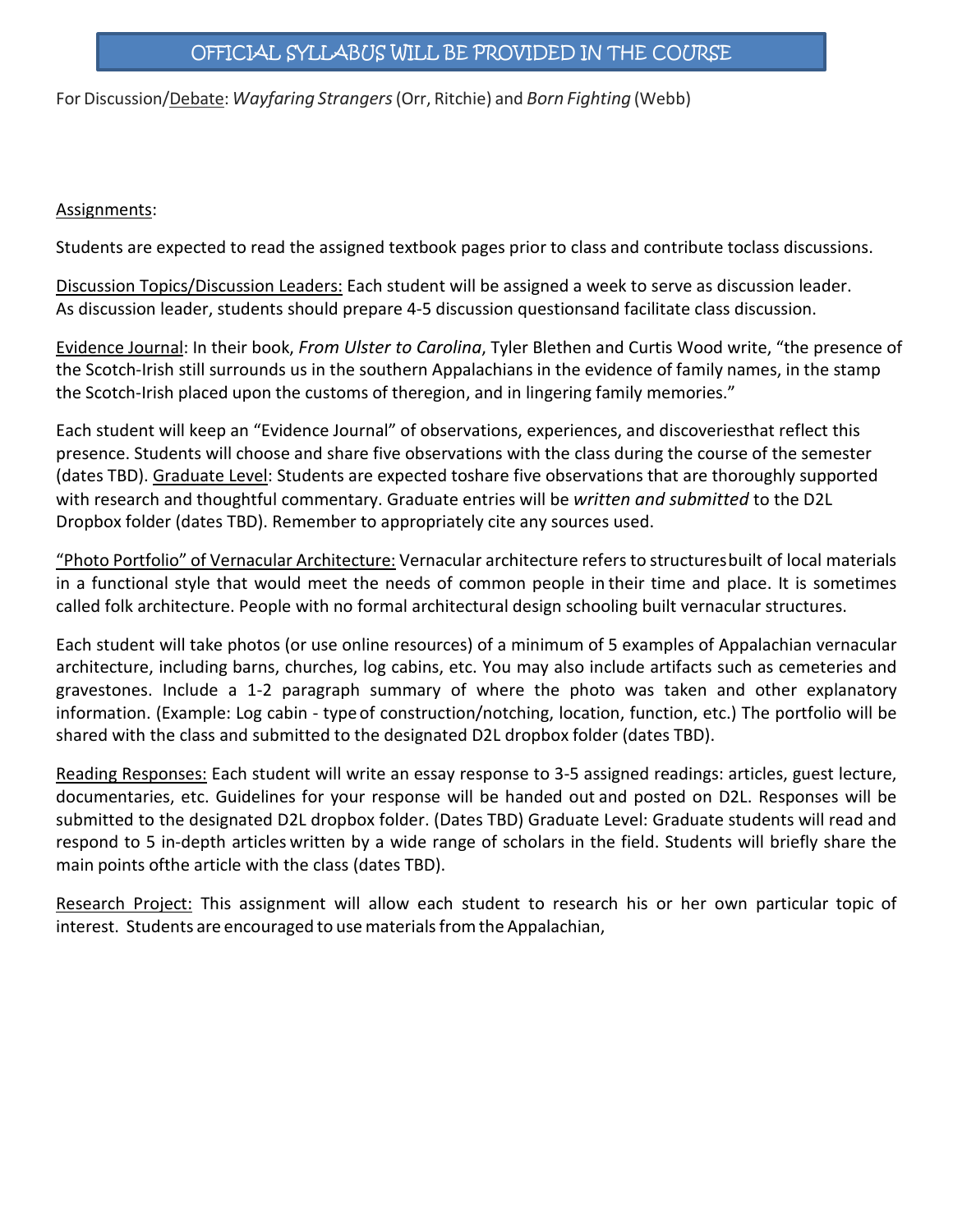# OFFICIAL SYLLABUS WILL BE PROVIDED IN THE COURSE

Scottish, and Irish Studies Collection or other appropriate collection in the Archives of Appalachia as one of your resources. Further details will be discussed in class, in the specific research assignment handout (and posted on D2L). Your research topic must be submitted and approved by mid-February. Research projects will be shared with the class during the lasttwo weeks of classes.

Exams: Drawing from textbooks, lectures, presentations, and class notes, students will complete an open-book midterm exam and a comprehensive open-book final exam. The submission deadline for the final exam is 8:00 a.m. on Tuesday May 4<sup>th</sup>.

### Grading Rubric:

Evidence Journal: 25 pts. Photo

Portfolio: 25 pts. Research

Report: 100 pts. Responses: Total

of 125 pts.Midterm: 100 pts.

Final Exam: 100 pts. Discussion:

25 pts. Undergraduate Grading

### Scale:

- A 94-100 (466-500 Pts.)
- A- 90-93 (450-465 Pts.)
- B+ 87-89 (439-449 Pts.)
- B 84-86 (416-438 Pts.)
- B- 80-83 (400-415 Pts.)
- C+ 77-79 (389-399 Pts.)
- C 74-76 (366-388 Pts.)
- C- 70-73 (350-365 Pts.)
- D+ 67-69 (339-349 Pts.)
- D 64-66 (316-338 Pts.)
- D- 60-63 (300-315 Pts.)
- F Below 60 (Below 300 Pts.)

### Graduate Grading Scale:

- A 94-100 (466-500 Pts.)
- A- 90-93 (450-465 Pts.)
- B+ 87-89 (439-449 Pts.)
- B 84-86 (416-438 Pts.)
- B- 80-83 (400-415 Pts.)